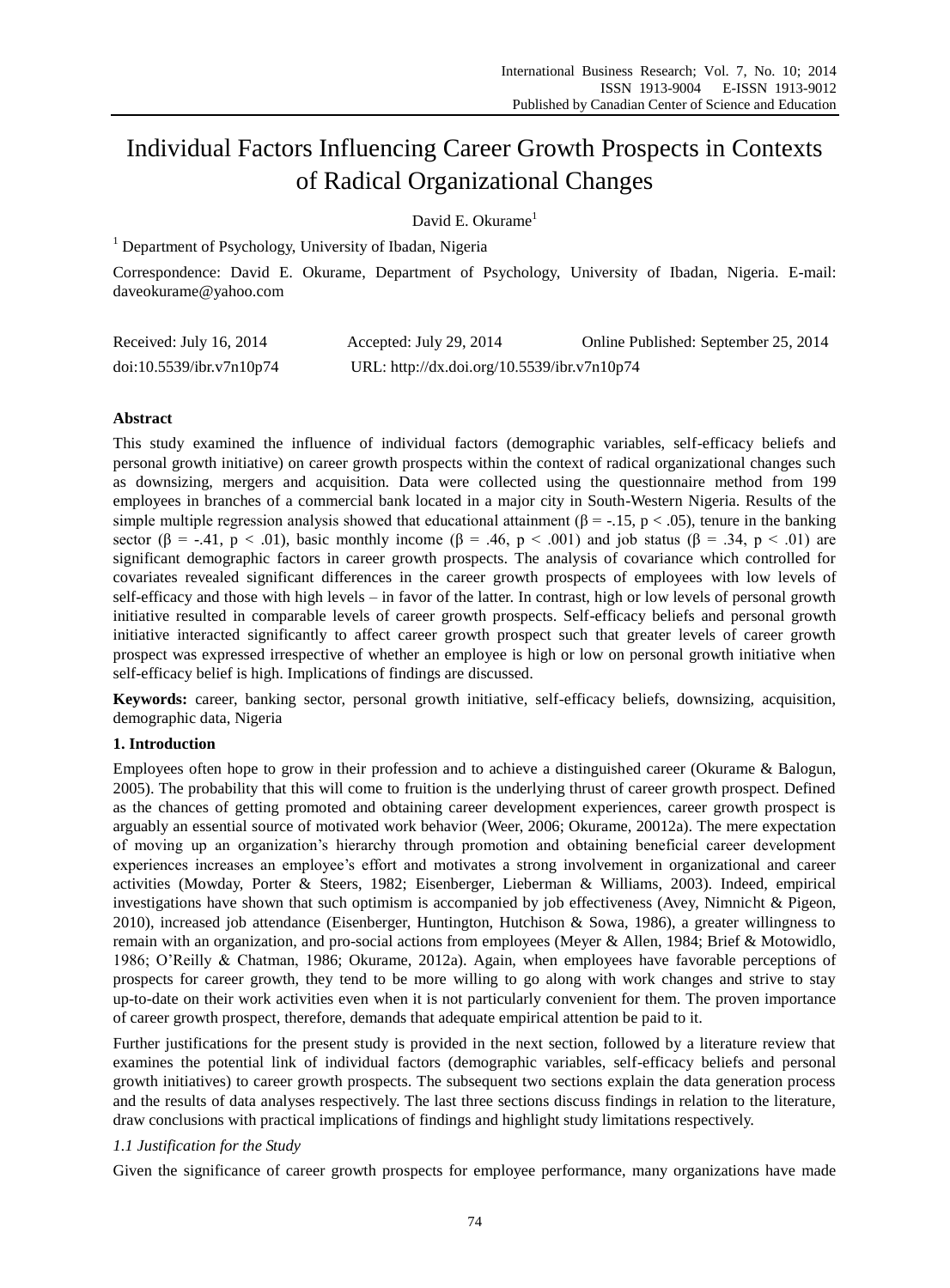efforts to be responsive to the career needs of employees through education, mentoring, training and upward promotion for deserving employees. It is expected that this would increase the possibility of career growth and encourage employees to go the extra mile in the discharge of their assigned duties. However, career growth has become a major challenge for employees in modern organizations due to drastic organizational changes. Given the global economic climate, organizations are reorganizing staff and culture, collapsing organizational layers, downsizing, and engaging in mergers or acquisition to enhance solvency and remain competitive. Unfortunately, this trend tends to reduce opportunities for hierarchical promotion among surviving employees (Heslin, 2005) and creates uncertainties that have heightened the need to focus empirical attention on career growth and development (Whiston & Blustein, 2010).

In the Nigerian environment, the phenomenon is clearly evident in the banking sector and has raised concerns for obvious reasons. Employees in the Nigerian banking sector have great expectations of career growth in their organizations but prevailing circumstances in the sector make meeting such expectations a challenge (Okurame, 2012a). In the prevailing circumstances, bank employees need to work even harder to merit being put up for the limited career growth openings. Although, the literature (Brutus, Ruderman, Ohlott, & McCauley, 2000) suggests that these changes may offer opportunities for development experiences and content advancement, limited opportunities for hierarchical advancement which necessarily occur (Heslin, 2005) may hinder favorable perceptions of career growth prospects. Indeed, empirical investigation reveals that promotions and upward movement through an organization"s hierarchy is a valued index of career growth and a successful career in the Nigerian context (Okurame, in press). A promotion within an organization"s hierarchy generally represents status and increased responsibility, reflects a recognition of an employee"s worth in the organization, a better pay, and creates opportunities for even further advancement (London & Stumpf, 1983). It is logical, therefore, to expect that having to work even harder and to wait until there is an opening for upward movement (which may never come in years) may foster perceptions of unmet career growth expectations in the sector.

The expectancy approach to employee efficiency suggests that bank employees will constantly be encouraged to exert effort to perform well in needed organizational functions when there is an expectation that this will always be followed by valued career outcomes (Okurame & Balogun, 2005). Therefore, unmet expectations of an upward movement in a career within an organization would be expected to bring harrowing experiences to employees with attendant negative consequences for motivation and performance in organizational roles (Ivancevich & Matteson, 1980; Okurame & Balogun, 2005). Consequently, an empirical investigation of factors that may enhance or inhibit career growth prospect is important and necessary to enhance its role in the effectiveness of the Nigerian banking sector. Although speculation about the helpful influence of individual factors is making the rounds, these are largely based on logical reasons rather than empirical. Thus, the present study examined the influence of individual factors (demographic variables, self-efficacy beliefs and personal growth initiative) on career growth prospects to fill the identified gap in literature. Gaining a better understanding of the ways in which these variables impact career growth prospect has practical importance as this will offer organizations an insight into policies and programs that will increase prospects of career growth among their employees. This is important and necessary especially for organizations that consider meeting the career growth needs of their employees a strategic factor in attracting and retaining talented staff. Equally important, the findings will offer employees who are committed to a career in the banking sector, valuable insights into how prospects for career growth can be enhanced.

### **2. Literature Review**

#### *2.1 Demographic Variables and Career Growth Prospects*

Although, no research has investigated the direct influence of demographic variables on career growth prospects in the literature, considerable research evidence suggests that demographic variables are valuable factors in career attitude and growth (e.g. Powell & Butterfield, 1994; Okurame & Balogun, 2005; Sullivan & Arthur, 2006; Grimland, Vigoda-Gadot & Baruch, 2012; Okurame, 2012b). For example, gender differences have been linked to career attitudes. While men tend to be more motivated by promotion, women build careers that are relational based (Inceoglu, Segers, Bartram & Vloeberghs, 2008). Besides, the complexity of career for men and women differ (Huang, El-Khouri, Johaneson, Lindroth & Sverko, 2007). Compared to women, men are more under social pressure to earn an income which is enhanced by hierarchical promotion (Richter, 2011).

Findings in the literature showed that age as well may account for differences in career growth prospects as it influences the extent to which an employee may be able to resist social pressure regarding the usefulness of hierarchical promotion (Sullivan, Martin, Carden & Mainiero, 2003). The literature suggests that an employee's career attitude is less guided by social pressure about what to do as he or she gets older (Inceoglu et al., 2008;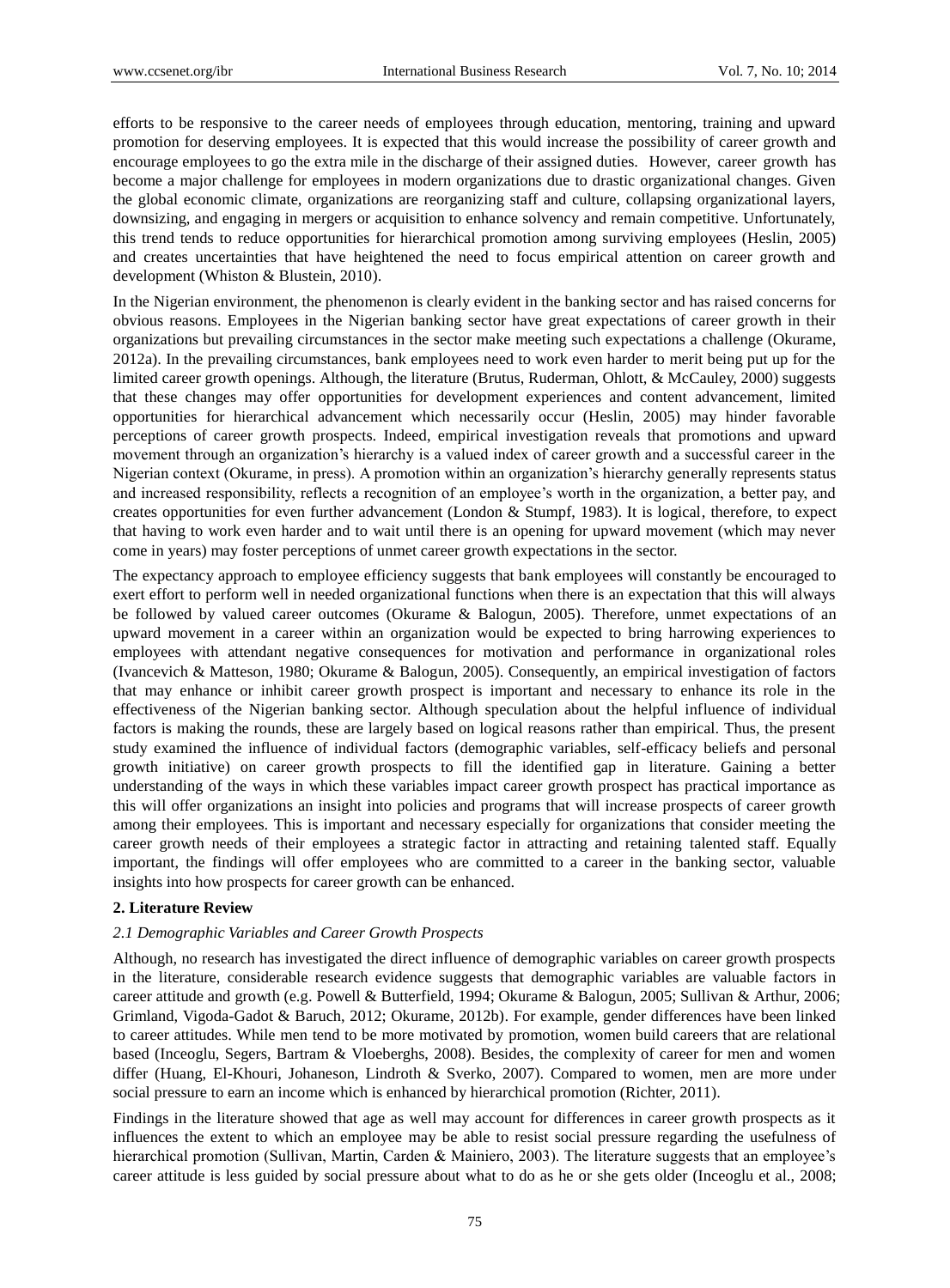cited in Segers, Inceoglu. Vloeberghs, Bartram, & Hendericks, 2008). Conversely, however, research findings show that employees with higher levels of education, status and work experience undertake more development activities and pay greater importance to hierarchical promotion than their counterparts at lower levels (Cheramie, Sturman & Walsh, 2007; cited in Segers, Inceoglu, Vloeberghs, Bartram & Hendericks, 2008). It is logical, therefore, to expect that the demographic data of employees would influence their perceptions of career growth prospects.

# *2.2 Self-Efficacy Beliefs and Career Growth Prospect*

Self-efficacy belief is a construct within the social cognitive theory which reflects an individual's judgment of his or her capability to do well in a range of situations or tasks (Bandura, 1978; Ashford & LeCroy, 2010; Lunenburg, 2011). It is not necessarily based on actual ability, but on what is believed by an individual. Indeed, actual ability and beliefs about such abilities scarcely tally as people with competencies often express low self-efficacy beliefs such that it limits what they do with their skills (Pajares, 2002). Social cognitive theory argues that individuals are capable of reflecting on previous actions and utilize the outcomes of such reflections as a guide for determining future behavior especially in challenging moments (Stajkovic & Luthans, 1998; Bandura, 2001; Nevid, 2009). Unless an individual believes he or she can accomplish a desired outcome, sufficient inspiration to act or persevere will be lacking (Bandura, 2001). Self-efficacy or the belief in one's ability to attain a goal determines the actions that an individual takes and the extent to which they pursue such goals, and their outcome expectations (Bandura, 1997; Turan, Valcke, Aper, Koole & Derese, 2013). Consequently, the potential impact of self-efficacy beliefs on career growth or its prospect stems from its influence on an individual's achievement striving and persistence in the face of career challenges (Bandura, 1982; Lent & Hackett, 1987; Gist & Mitchell, 1992; Stajkofic & Luthans, 1998; Ballout, 2009; Oni, 2013; Wright, Jenkins-Guarnieri & Murdock, 2013).

Without a doubt, if a worker has good self-efficacy beliefs, this can lead to high aspirations and a stronger commitment to set goals in the face of challenges (Bandura, 1997; Wu, 2002; Okurame, 2006). Findings of studies have underscored the importance of efficacy beliefs in career-related performance (Lent & Hackett, 1987; Lent, Brown, Talleyrand, McPartland, Davis, Chopra, Alexander, Suthakaran & Chai, 2002). A belief in self-efficacy enhances perceived personal control over career growth opportunities (Gist & Mitchell, 1992; Schwarzer & Scholz, 2000; Malherbe, Stell & Theron, 2003), improves the individual's ability to cope with pressure and challenging tasks (Williams & Willians, 2010), and positively impacts on self-sufficiency (Saks, 1995), job planning and team work performance (Chen, Webber, Bliese, Mathieu, Payne, Born & Zaccaro, 2002; Fort, Jacquet & Leroy, 2011). Conversely, low self-efficacy increases pessimism about an individual's ability to accomplish an endeavor, leading to lower utilization of skills and a lack of effort (Bandura & Cervone, 1983; Schwarzer & Scholz, 2000). Therefore, it is logical to expect that bank employees with high levels of self-efficacy beliefs will have high expectations about performing well, making them approach career issues and career growth opportunities with greater determination. On the contrary, bank employees who feel that their effort cannot lead to desired career outcome, will be less willing to engage in career related behavior, and this should in turn, diminish their feelings of prospects for career growth. Consequently, it is expected that high levels of self-efficacy will result in greater levels of career growth prospects compared to low levels of self-efficacy beliefs.

## *2.3 Personal Growth Initiative (PGI) and Career Growth Prospects (CGP)*

Personal growth initiative is another variable which has been canvassed as an important factor in career growth prospects in the Nigerian banking sector. Defined as the intentional and active involvement of an individual in the process of personal growth (Robitschek, 1998), it is theoretically assumed to contain both cognitive and behavioral components (Robitschek, 2003). Personal growth initiative involves a readiness for change, an ability to be strategic in an effort to attain goals, an ability to identify and access resources, intentional follow-up behavior and a pre-occupation with self-improvement (Robitschek, Ashton, Spering, Murray, Geiger, Martinez & Shotts, 2010). Although the construct which has its roots in positive psychology is at its infancy; it is emerging as a useful approach for helping human development, prosperity and personal fulfillment through self-determination. Positive personal growth initiative spurs confidence in the ability to handle challenging life and career events and to take advantage of growth opportunities (Robitschek, Ashton, Martinez, Murrey & Shotts, 2009; Ayub & Igbal, 2012; Sharma & Rani, 2013; Yakunina, Weigold & Weigold, 2013). It makes employees adopt a proactive approach to work which is characterized by a long-term goal-oriented focus and going beyond job requirements even in the face of obstacles (Robitschek & Cook, 1999).

People with a high personal growth initiative actively seek out self-change and self-growth experiences, setting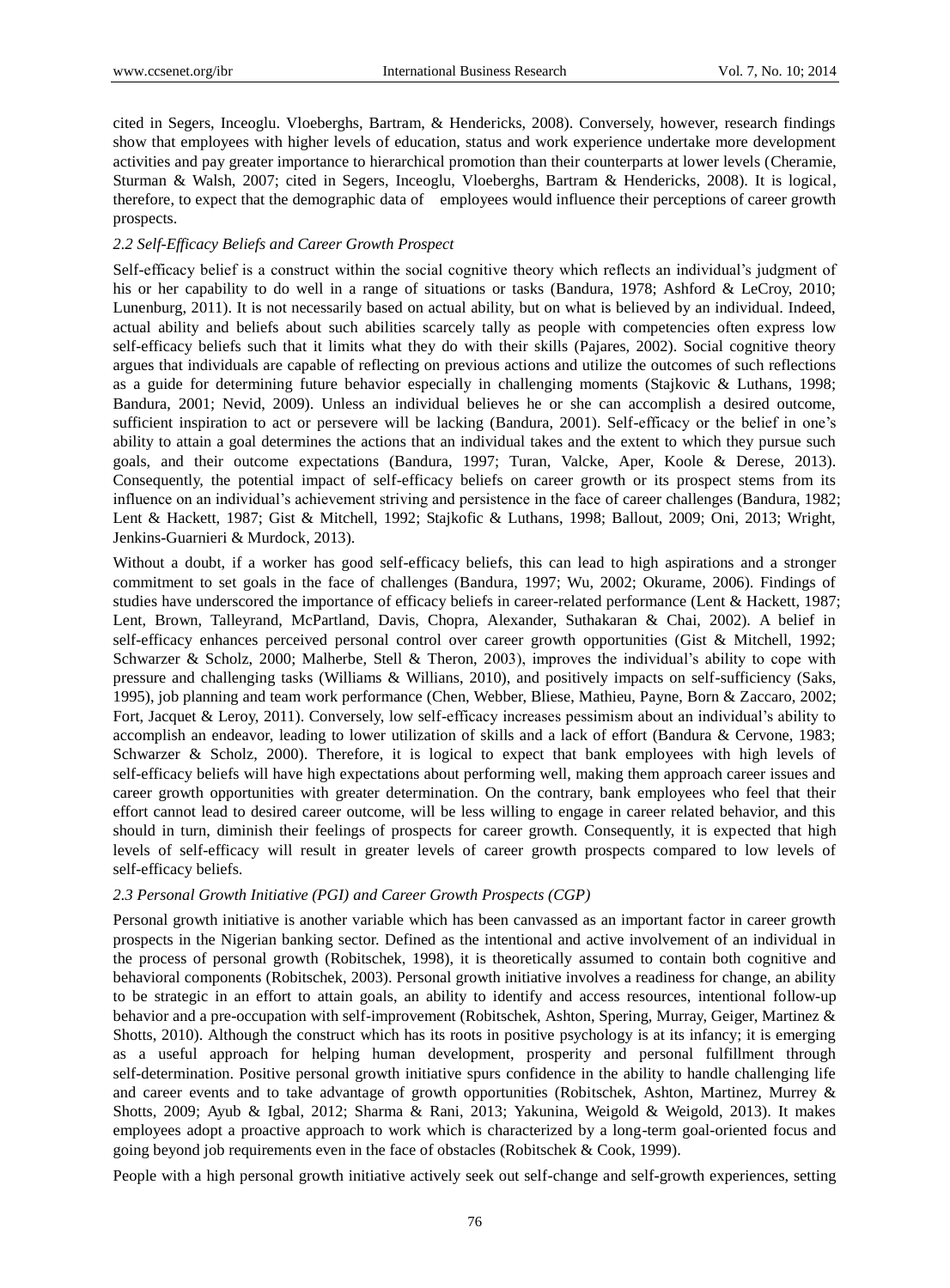explicit growth goals and foreseeing success in uncertain situations (Sharma & Rani, 2013). Setting explicit personal growth goals makes it possible for individuals to direct their attention and effort towards relevant goal attainment activities and optimal functioning (Karakowsky & Mann, 2008; Weigold, Porfeli, & Weigold, 2013). Often, they seek and acquire knowledge of the process of personal growth in their fields by keeping abreast of procedures and specific things needing change (Sharma & Rani, 2013). Findings show that individuals with high personal growth initiative scores report greater problem solving activities and hope in doing well, especially in tasks that demand awareness and intentionality (Whittaker & Robitschek, 2001; Shorey, Little, Snyder, Kluck & Robitschek, 2007). Given that individuals with high scores on personal growth initiative tend to seek growth experiences and have a high level of future-oriented growth, it is logical to expect that they would report greater levels of career growth prospects. Consequently, this study proposes that a bank employee's personal growth initiative would significantly distinguish him or her on career growth prospects.

## *2.4 Interaction Effects of Self-Efficacy Beliefs and PGI on CGP*

The possibility that efficacy beliefs and personal growth initiative may interact to significantly affect career growth prospects seems logical and robust. Arguably, self-efficacy beliefs may be an important factor in whether or not an individual engages in the self-determination tendencies of personal growth initiative, because a good level of self-efficacy provides the motivation for making personal growth plans and the effort to attain them. In a reverse manner, a tendency for personal growth initiative may also advance self-efficacy beliefs in ways that positively affect career growth prospects. Personal growth initiative is a self-change process that enhances the perception of an individual"s skill and their ability to be strategic and successful (Robitschek et al., 2009). Self-efficacy beliefs and personal growth initiative are both future-related constructs and may combine in useful ways to affect expectations or prospects of career growth. Indeed, empirical evidence (i.e. Sharma & Rani, 2013) of the relationship between these variables emerged recently in a study among postgraduate students. Consequently, this largely untested assumption was examined in the present study.

## *2.5 Study Hypotheses*

In view of the theoretical arguments, empirical findings and logical expectations discussed in the preceding paragraphs, the present study formulated and tested the following hypotheses: Hypothesis 1: Demographic data of respondents will have significant independent and joint influence on career growth prospects. Hypothesis 2: Bank employees with high scores on self-efficacy beliefs would report greater levels of career growth prospect compared to their counterparts with low scores on self-efficacy. Hypothesis 3: Bank employees with high scores on personal growth initiative would report greater levels of career growth prospect compared to their counterparts with low scores on personal growth initiative. Hypothesis 4: There would be significant interaction effects of self-efficacy beliefs and personal growth initiative on career growth prospect.

## **3. Method**

## *3.1 Setting*

The study was carried out among employees in branches of a bank in a major city in south-western Nigeria. The organization is a commercial bank which has been involved in restructuring, downsizing and acquisition. The career growth procedure of the bank gives preference to employees who meet the organization's key performance indices. Ultimately, therefore, employees in the organization take responsibility for their career growth.

#### *3.2 Participants*

Data for the study were collected from respondents who were selected through the purposive sampling method. They were employees who worked in the branches of the sampled bank. They were available at the time of survey and were willing to participate in the study. The respondents comprised 98 (49.2%) male and 101 (50.8%) female employees whose ages ranged from 18 to 50, with a mean age of 30.49 years (SD = 5.54). Participants were 155 (77.9%) junior, 30 (15.1%) middle level and 14 (7.0%) management staff. The majority of the respondents were married (51.8%, n = 103) – 48.2 percent were single. The average participant had worked for 4.86 years (SD = 4.25) in the banking sector and 2.96 years (SD = 2.21) in their current organization. Their highest educational qualification varied thus: 29 (14.6%) had ordinary national diploma, 49 (24.6%) held higher national diplomas, 97 (48.7%) held first degrees and 24 (12.1%) had postgraduate qualifications.

#### *3.3 Measures*

Data were collected through a questionnaire containing measures of demographic, self-efficacy beliefs and personal growth initiative that served as independent variables, and the dependent variable, career growth prospects.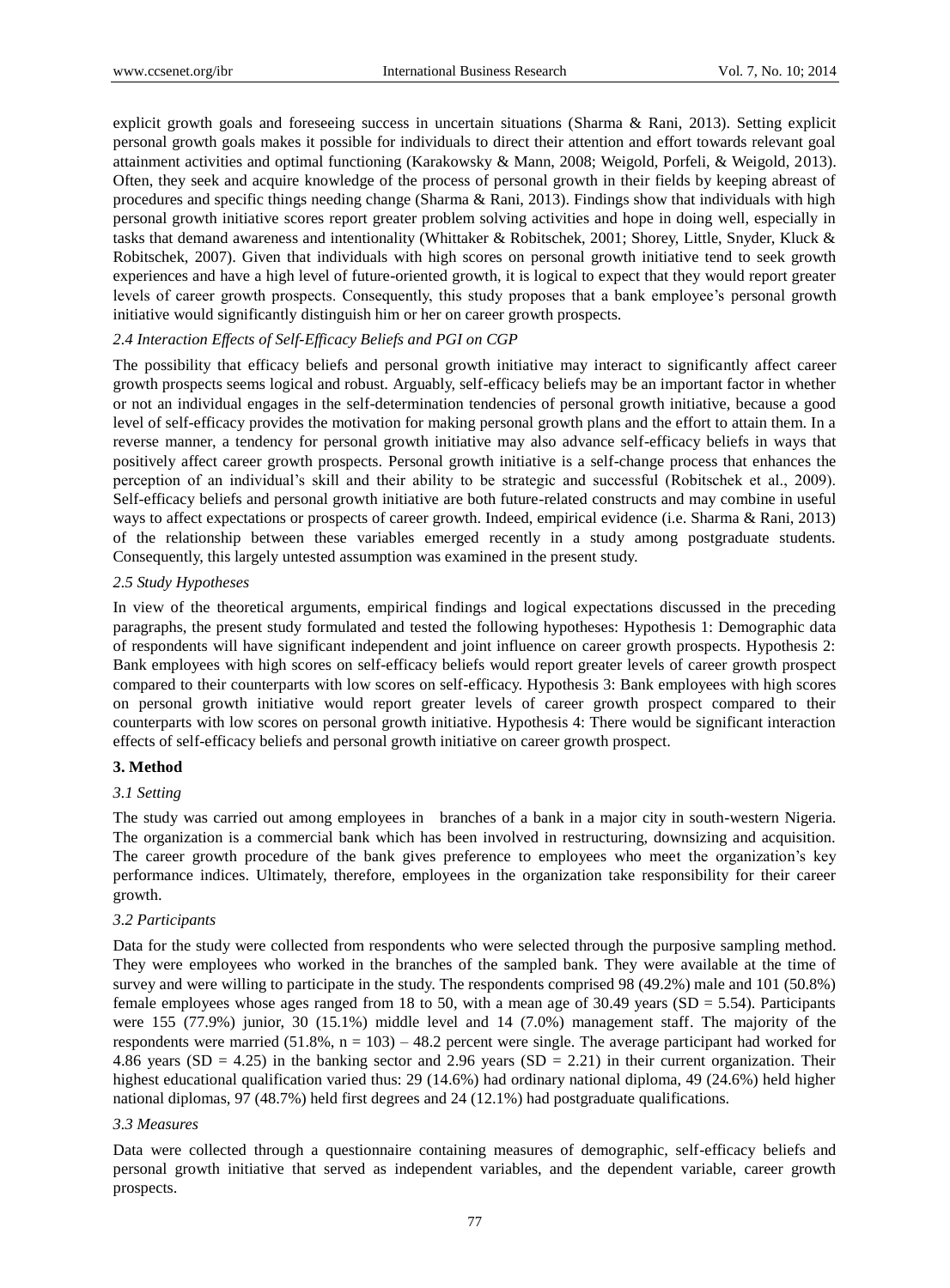# 3.3.1 Demographic Data

Demographic data included sex, age, marital status and highest educational attainment, tenure in the banking sector and with current organization, basic monthly income and job status. A single item was used in assessing each of these variables. Age, tenure in the banking sector, and tenure with current organization were measured as continuous variables. Other demographic data were dichotomized thus; sex (coded 1 = male; 2 = female), marital status (coded 1 = single; 2 = married), highest educational attainment (coded 1 = ordinary diploma; 2 = higher national diploma; 3 = first degree; 4 = postgraduate degree), basic monthly income level (coded 1 = up to 50, 000 naira;  $2 = 50$ , 001 to 100, 000;  $3 = 100$ , 001 and above), job status (coded 1 = junior officer;  $2 =$  middle level officer;  $3 =$  management staff).

# 3.3.2 Self-Efficacy Beliefs

This was assessed by a 10-item English version of the general self-efficacy beliefs scale developed by Schwarzer and Jerusalem (2000). The scale items evaluate the extent to which a respondent feels he or she can cope with adversities, perform difficult tasks and obtain desired outcomes. Sample items include ""Thanks to my resourcefulness, I know how to handle unforeseen events", "I can always manage to solve difficult problems if I try hard enough" and "It is easy for me to stick to my aim and accomplish my goals."" The authors reported coefficient alpha reliability estimates of between .75 and .90 for the scale in several studies. The scale has been used among Nigerian samples in a previous study (i.e., Okurame, 2006). In the current study, the coefficient alpha for the scale was .80. Participants were required to indicate the extent to which scale items reflect their person on a 4-point scale ranging from not at all true (1) to exactly true (4). High scores indicate high levels of general self-efficacy beliefs, while low scores indicate low levels of efficacy beliefs. Respondents with scores at and below the sample mean score in the present study were categorized as low, while their counterparts with scores above the sample mean were categorized as high.

# 3.3.3 Personal Growth Initiative

This variable was measured by a 9-item personal growth initiative scale developed by Robitschek, (1998). The scale measures a respondent"s "desire to be involved in changing and developing him/herself, and to actively and intentionally engage in the process of personal growth (Robitschek, 1998). Sample items include "I know what I need to do to get started toward reaching my goals", "I have a plan for making my life more balanced," and "if I want to change something in my life, I initiate the transition process." The scale is a reliable measure of personal growth initiative which has demonstrated considerable construct validity (Robitschek, 1998, 1999; Martin, 2009). Evidence of scale validity was derived in this study from factor analyses results which revealed significant factor loadings of at least .64 and a .58 lowest item-total correlation. In the current study, the coefficient alpha for the scale was .79. Participants were required to specify the extent to which they agree or disagree with scale items on a 6-point scale ranging from definitely disagree (1) to definitely agree (6). High scores indicate high levels of personal growth initiative, while low scores indicate low personal growth initiative. Employees with scores at and below the mean score in the present sample were categorized as low, while their counterparts with scores above the sample mean score were categorized as high.

## 3.3.4 Career Growth Prospects

This was assessed using an 11-item scale modified from Weer (2006). The items measured an employee"s perception of the likelihood that he or she would move up his or her organization"s hierarchy through promotion and beneficial career development experiences. Sample items include: "I have reached a point in my career where it is unlikely that I will move higher in this organization", "It is likely that my job in this organization will constantly challenge me" and "In this organization, the opportunities for promotion are limited for me". The scale has been used in a previous study (i.e., Okurame, 2012a) of bank employees in Nigeria. Validation evidence for the scale in the current study was found in significant item-total correlations and factor analysis results which revealed that career growth prospect is a single construct. In the current study, the coefficient alpha for the scale was .76. Respondents expressed the extent to which they agree or disagree with scale items on a 5-point scale ranging from 1 (strongly disagree) to 5 (strongly agree). High scores signify high levels of career growth prospects, while low scores signify low levels of career growth prospects.

## *3.4 Procedure*

Data were collected through the questionnaire method during office hours in branches of the sampled banking organization. Permission to carry out the study in the selected banks was obtained from the head of the different units where questionnaires were administered. Potential participants were handed study questionnaires during regular working hours with the assistance of contact persons in each of the branches that served as a setting for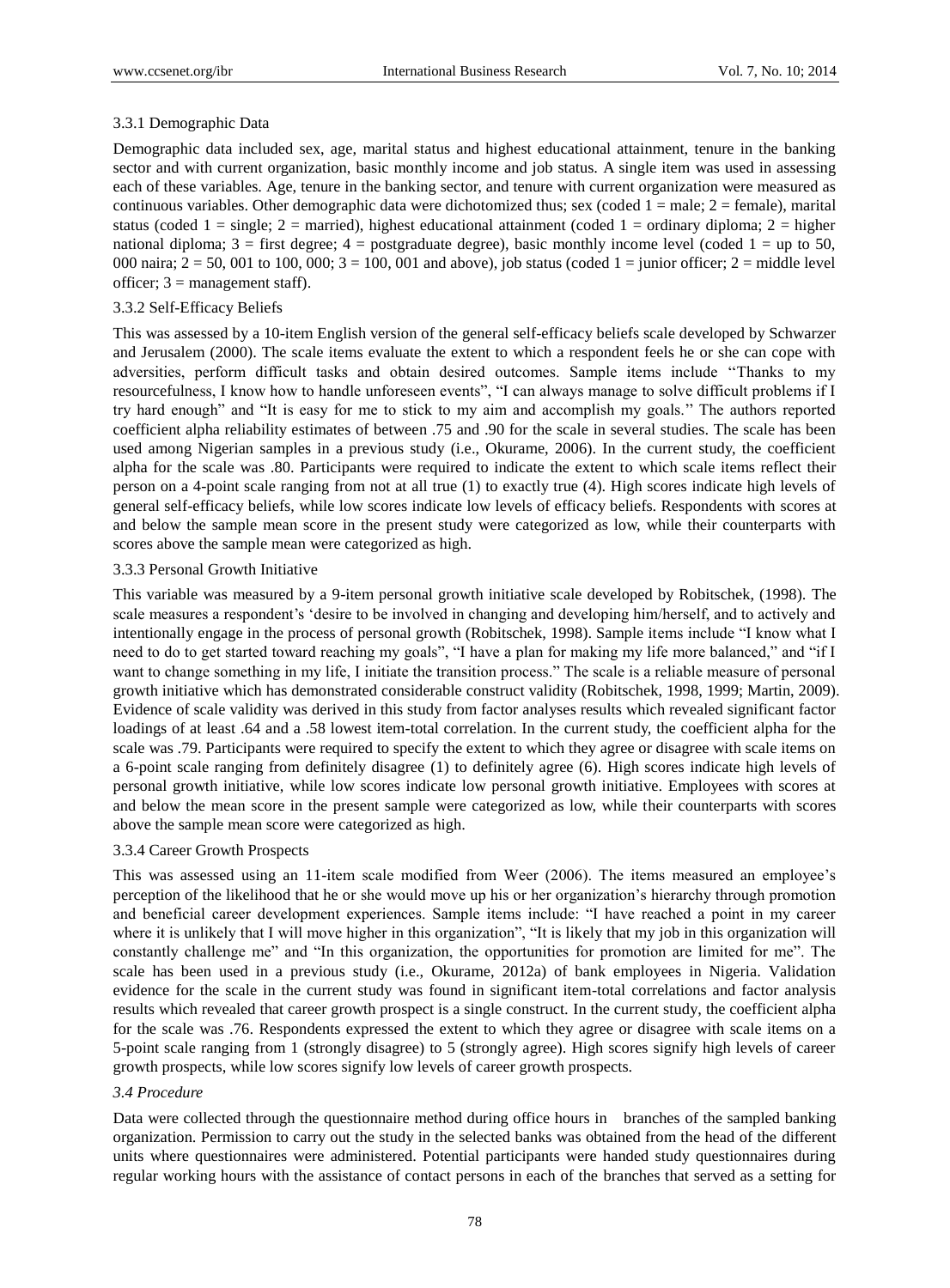the study. Employees were informed about the aim of the research and were encouraged to take part in the study. Respondents were told that participation in the study was not compulsory and that they could inform the researchers of their intention to withdraw from the study at any point in the research. They were assured that information supplied would be held in confidence and that the present research was purely for academic purposes. A total of 230 questionnaires with an attached consent page were handed to interested employees. Respondents were requested to fill the questionnaire at their leisure and submit the completed questionnaire to their organization's contact person for subsequent collection. Two hundred and twelve questionnaires were received at the close of survey. However, questionnaires that had missing data were eliminated, resulting in 199 questionnaires with complete data for analysis. This represents an 86.5 percent response rate.

## **4. Results**

The present study utilized the simple multiple regression analysis and the analysis of covariance to explore the linkage among study variables. Hypothesis 1, which predicted that demographic data of respondents will have significant independent and joint influence on career growth prospects, was examined using the simple multiple regression analysis. The demographic variables that were introduced into the regression equation include: sex, age, marital status, highest educational qualification, and tenure in the banking sector, tenure in current organization, basic monthly income and job status. Table 1 presents the results of this analysis.

| Variable              | β                   | t           | $R^2$    | F          |
|-----------------------|---------------------|-------------|----------|------------|
| Sex                   | $-.02$              | $-0.227$    | $.23***$ | $7.159***$ |
| Age                   | .01                 | 0.110       |          |            |
| Marital status        | $-.02$              | $-0.189$    |          |            |
| Education             | $-.15$ <sup>*</sup> | $-2.010^*$  |          |            |
| Banking sector tenure | $-41**$             | $-2.628$ ** |          |            |
| Organi zation tenure  | .16                 | 1.603       |          |            |
| Monthly basic income  | $46***$             | 4.895***    |          |            |
| Job status            | $34***$             | $3.459***$  |          |            |

Table 1. Results of multiple regression analysis predicting career growth prospects

 $** = p < .01.$  \*\*\*  $= p < .001.$ 

Results in Table 1 revealed that all of the demographic variables jointly accounted for a significant variance in career growth prospect ( $\mathbb{R}^2 = .23$ ,  $p < .001$ ). However, the independent influence of the variables on career growth prospects differed, indicating that hypothesis 1 was partly supported. As shown in Table 1, of all the demographic data examined in the study, educational attainment, tenure in the banking sector, basic monthly income and job status were the only variables with significant independent relationships with career growth prospects. Educational attainment (β = -.15, p < .05) and tenure in the banking sector (β = -.41, p < .01) had significant negative relationships with career growth prospect, indicating that the higher the number of years an employee has spent in the banking sector and the higher their educational attainment, the lower their reported level of career growth prospects, and vice versa. On the other hand, basic monthly income  $(\beta = .46, p < .001)$  and job status (β = .34, p < .001) were significantly and positively related to career growth prospects. Because basic monthly income (up to 50,000, between 50,001 and 100,000, and above 100, 000) and job status (junior, middle and management staff) were categorized into three levels in the study, further statistical analysis was carried out to examine career growth prospects across the three levels of each variable. This analysis involved the one way analysis of variance, which enabled the simultaneous consideration of the three groups on the dependent variable while avoiding probability pyramiding, and the protracted t-test multiple comparison test. Results of the analysis (not presented in table) showed that the main influence of basic monthly income was supported, F  $(2, 196)$  = 19.519, p < .001. The mean career growth prospects reported by employees with income levels of up to 50,000  $(M = 38.7)$  and those with income levels of between 50,001 and 100,000 ( $M = 40.6$ ) were comparable. However, both were significantly different from the level of career growth prospects expressed by employees with income levels of 100,001 and above  $(M = 44.4)$ . Thus, the significantly higher level of career growth prospect reported by employees with income levels of 100,001 and above is the source of the significant influence of basic monthly income. Similarly, results of the one way analysis of variance (not presented in table) showed that the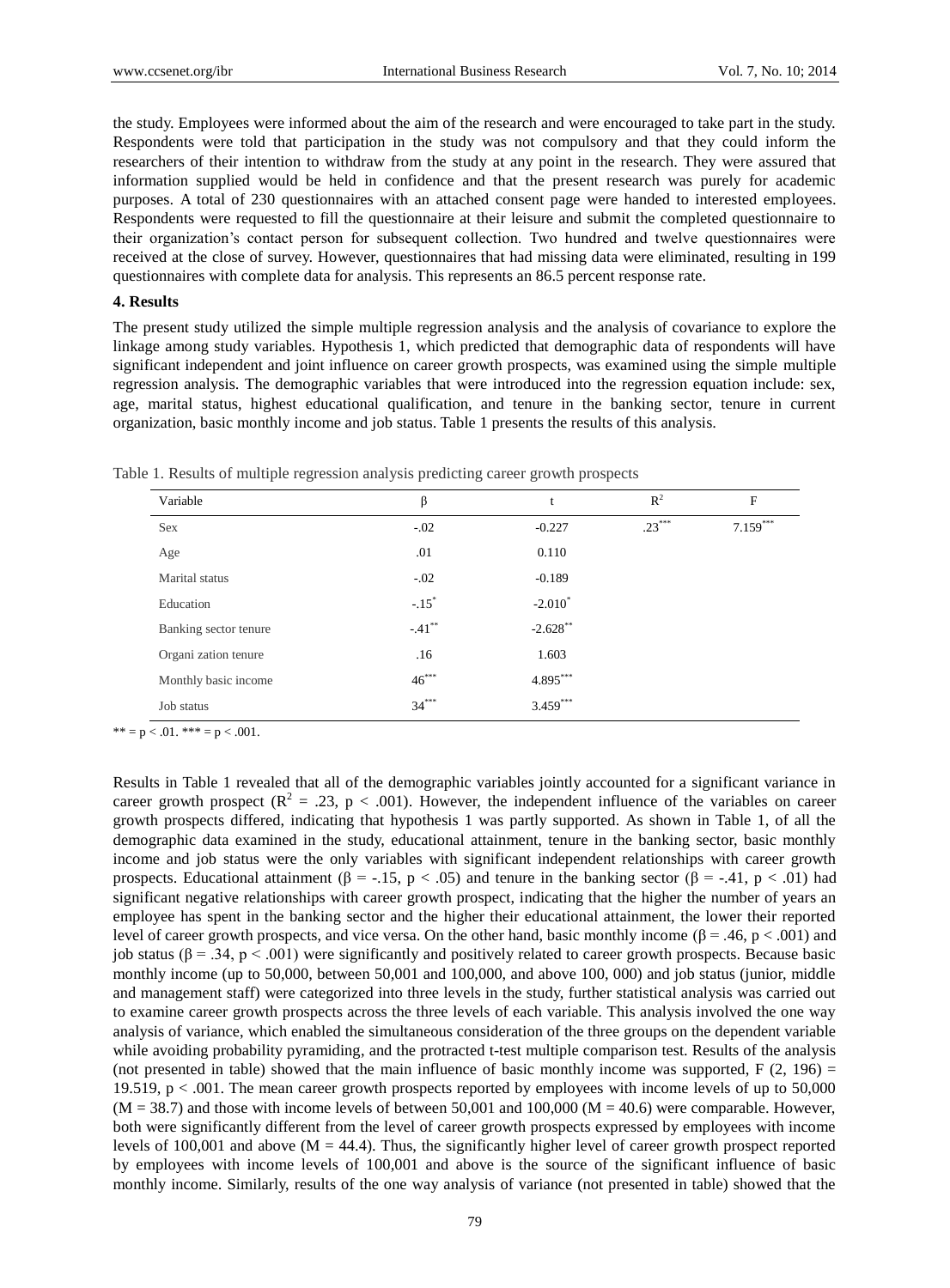main influence of job status was supported,  $F(2, 196) = 10.683$ ,  $p < .001$ . The mean career growth prospects reported by junior employees ( $M = 40.4$ ) were significantly different from those reported by middle level ( $M =$ 44.3) as well as management officers ( $M = 46.2$ ) whose scores were comparable. Thus, the significantly lower level of career growth prospects reported by junior employees is the source of the significant influence of job status.

The significant relationships of educational attainment, tenure in the banking sector, basic monthly income and job status with career growth prospects necessitated the consideration of these variables as covariates in the examination of hypotheses 2, 3, and 4. To reduce error variance, the demographic variables which have significant relationships with the dependent variable of study were selected as covariates for analysis (Cohen  $\&$ Cohen, 1983). However, basic monthly income ( $r = 0.68$ ,  $p < .001$ ) and job status ( $r = 0.74$ ,  $p < .001$ ) were highly correlated with tenure in the banking sector. Consequently, basic monthly income and job status were removed from analyses to maintain power (Bordens & Abbott, 1988). Therefore, hypotheses 2, 3, and 4, which borders on the main and interaction effects of self-efficacy beliefs and personal growth initiative on career growth prospect, were tested using the analysis of covariance to enable the control of educational attainment and bank sector tenure which eventually served as covariates in the study.

Table 2. ANCOVA results for the main and interaction effects of self-efficacy beliefs and personal growth initiative on career growth prospects

| Source                           | <b>SS</b> | df  | MS      | F                  |
|----------------------------------|-----------|-----|---------|--------------------|
| Educational attainment           | 10.03     |     | 10.03   | 0.313              |
| Banking sector tenure            | 247.733   |     | 247.733 | $7.725***$         |
| Self-efficacy beliefs (SEB)      | 684.872   | 1   | 684.872 | $21.450***$        |
| Personal growth initiative (PGI) | 115.672   |     | 115.672 | 3.607              |
| <b>SEB x PGI</b>                 | 143.951   | 1   | 143.951 | 4.489 <sup>*</sup> |
| Error                            | 6189.108  | 193 | 32.068  |                    |
| Total                            | 348678    | 199 |         |                    |
|                                  |           |     |         |                    |

 $* = p < .05. ** = p < .01. *** = p < .001.$ 

Hypothesis 2 predicted that employees who score high on self-efficacy beliefs will report a significantly greater level of career growth prospects compared to their counterparts who score low on self-efficacy beliefs. The results presented in Table 2 show that the main effects of self-efficacy beliefs on career growth prospects was significant, F (1, 193) = 21.450, p < .001. A comparison of mean scores revealed that employees who are high on self-efficacy beliefs  $(M = 43.2)$  reported greater levels of career growth prospects compared to their counterparts with low personal growth initiative ( $M = 39.4$ ), hence, hypothesis 2 was supported.

Hypothesis 3 predicted that employees who are high on personal growth initiative will report significantly greater levels of career growth prospects compared to their counterparts who are low on personal growth initiative. Table 2 shows that the main effects of personal growth initiative on career growth prospects was not significant (F  $(1, 193) = 3.607$ , p ns), indicating that the mean career growth prospect scores of employees who are high on personal growth initiative  $(M = 42.1)$  are comparable to that of employees who are low on personal growth initiative ( $M = 40.5$ ), hence hypothesis 3 was not supported.

Hypothesis 4 predicted that self-efficacy beliefs and personal growth initiative would interact significantly to influence career growth prospects. The results in Table 2 show that the interaction effect of self-efficacy and personal growth initiative on career growth prospects was significant, F  $(1, 193) = 4.489$ , p < .05. Hence, hypothesis 4 was supported. The significant interaction of self-efficacy beliefs and personal growth initiative yielded four groups of respondents. These include employees who are low on both self-efficacy beliefs and personal growth initiative  $(n = 48)$ , those who are high on both self-efficacy beliefs and personal growth initiative ( $n = 65$ ), those who are low on self-efficacy beliefs but high on personal growth initiative ( $n = 44$ ), and employees who are high on self-efficacy beliefs but low on personal growth initiative ( $n = 42$ ). Results of protracted t-test multiple comparison post hoc analysis of mean scores on career growth prospects of the four groups are presented in Table 3.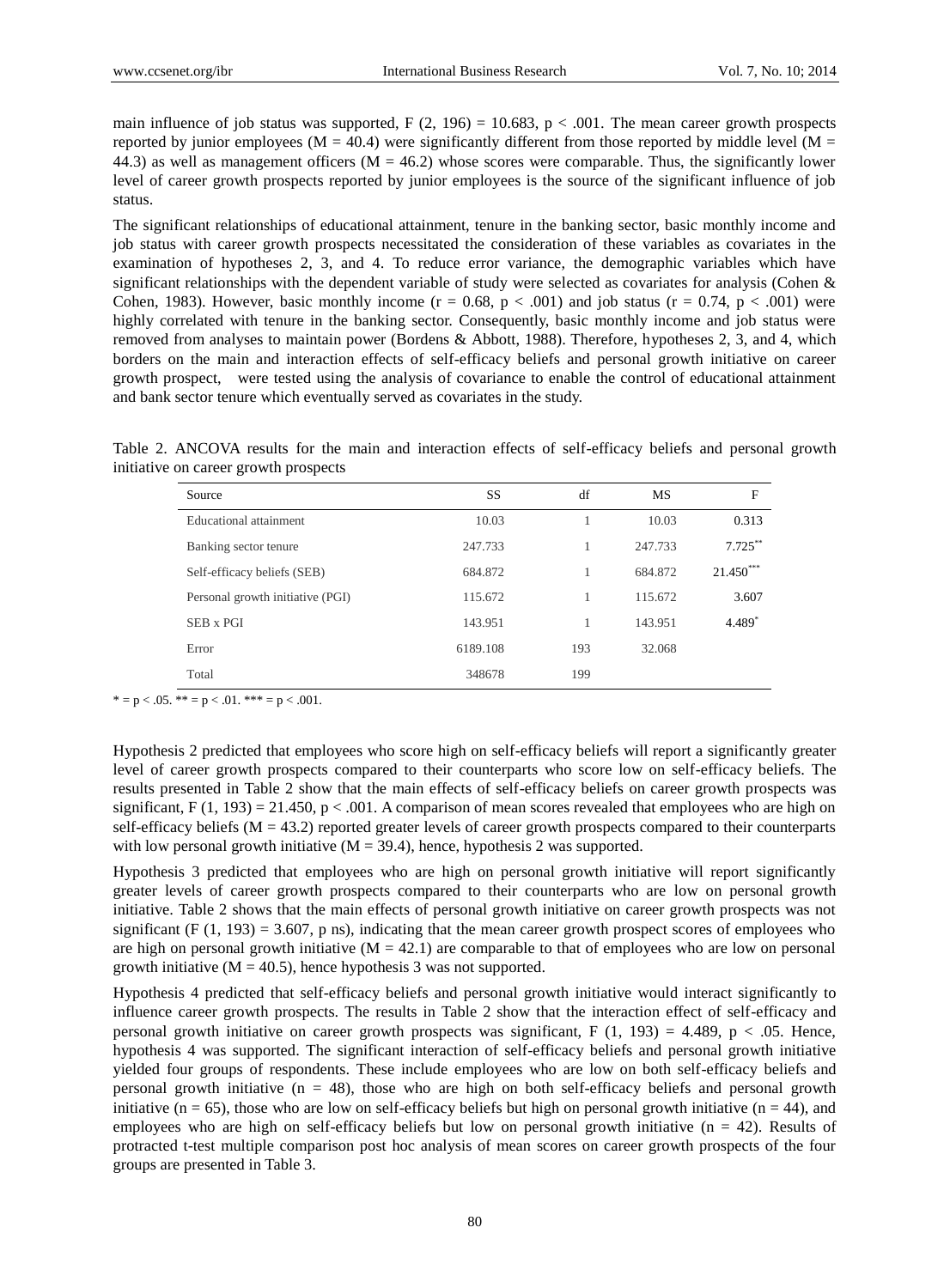| <b>Interacting Cells</b> |                          |                          | 3                        | 4                   | N  | M    | S.D  |
|--------------------------|--------------------------|--------------------------|--------------------------|---------------------|----|------|------|
| Low SEB/low PGI          | $\overline{\phantom{a}}$ | $-2.9$ <sup>**</sup>     | $-5.5***$                | $4.7***$            | 48 | 37.8 | 6.38 |
| Low SEB/high PGI         |                          | $\overline{\phantom{a}}$ | $-1.9^*$                 | $-1.8$ <sup>*</sup> | 44 | 41.1 | 5.5  |
| High SEB/low PGI         |                          |                          | $\overline{\phantom{a}}$ | 0.2                 | 42 | 43.3 | 5.04 |
| High SEB/high PGI        |                          |                          |                          |                     | 65 | 43.1 | 5.85 |

Table 3. Protracted multiple comparisons for interaction effects of SEB and PGI on CGP

 $SEB = Self\text{-efficacy beliefs}$ .  $PGI = Personal growth initiative$ .

CGP = Career growth prospect.  $* = p < .05$ .  $** = p < .01$ .  $*** = p < .001$ .

Table 3 reveals that the mean score of employees who are low on both self-efficacy and personal growth initiative is significantly different from the mean scores of all other groups. The low self-efficacy beliefs – high personal growth initiative group was significantly different from the high self-efficacy beliefs – low personal growth initiative group as well as the high self-efficacy beliefs – high personal growth initiative. The level of career growth prospects reported by the high self-efficacy – low personal growth initiative group were comparable with that reported by the high self-efficacy beliefs – high personal growth initiative group. This pattern of interaction is presented in figure 1.



Figure 1. Interaction effects of SEB and PGI on CGP

Figure 1 shows that greater levels of career growth prospect are expressed irrespective of whether an employee is high or low on personal growth initiative when self-efficacy belief is high. As shown in figure 1, the least level of career growth prospect is reported by employees when their levels of self-efficacy belief and personal growth initiative are both low.

#### **5. Discussion**

The study investigated the role of demographic variables and the influence of self-efficacy beliefs and personal growth initiative (individual factors) on career growth prospect in the Nigerian banking sector. Findings of the study are partly in line with postulations in the extant literature about how these variables relate to career growth prospects. The study found educational attainment, tenure in the banking sector, basic monthly income and job status to be relevant demographic factors in career growth prospects. It also established a significant main effect of self-efficacy belief as well as a significant interaction effect of efficacy beliefs and personal growth initiative on career growth prospects. Study findings set the empirical foundation for the theory that employee demographic data, efficacy beliefs and personal growth initiative are useful factors in career growth prospects.

The first hypothesis of the study examined the differences in career growth prospects that may result from a respondent"s demographic data such as sex, age, marital status, highest educational attainment, tenure in the banking sector, current organizational tenure, and income and job status. Although, all demographic factors acting together accounted for a significant variance in career growth prospects, findings show that highest educational attainment, tenure in the banking sector, basic monthly income and job status were the only variables with a significant independent relationship with career growth prospects. The non-significant relationship of age, sex and marital status with career growth prospects implies that young and old, male and female as well as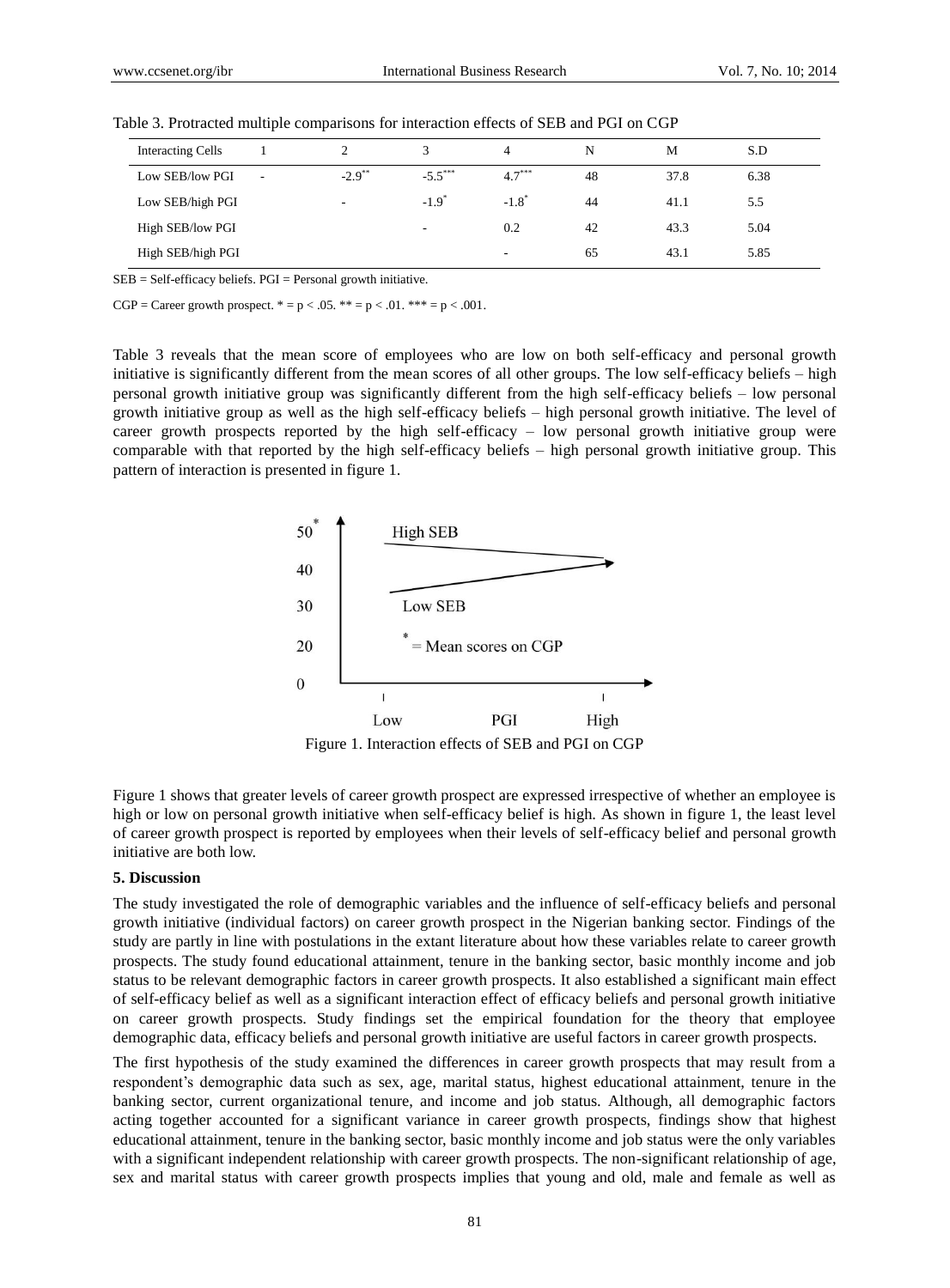married and single employees reported comparable levels of career growth prospects. This finding particularly contradicts the arguments and findings of previous studies (e.g. Sullivan et al., 2003; Huang et al., 2007; Inceoglu et al., 2008; cited in Segers et al., 2008; Richter, 2011) that age and gender are significant factors in career attitudes. While education and bank sector tenure were negatively related to career growth prospects, the relationship of basic monthly income and job status with career growth prospects were positive.

The negative relationship between bank sector tenure and career growth prospects implies that the longer the tenure of an employee in the banking sector and the more educated they are, the lower their reported level of career growth prospects, and vice versa. This represents an unexpected result when compared with the arguments of researchers (e.g. Cheramie et al., 2007: cited in Segers et al., 2008) that high levels of career experience and educational attainment necessarily spur development activities that enhance actual and favorable perception of growth prospects. An appropriate conclusion in the present study would therefore be that bank employees who have spent fewer years in the sector and who are comparatively less educated are at an advantage in respect to favorable perception of career growth. A probable explanation for the current finding may be that employees with less experience in the sector and those with comparatively lower educational attainment are more expectant of career growth and/or receive more career growth support than their opposite counterparts, making them more positive about career growth prospects. Another plausible reason would be that there are greater opportunities for low tenure bank employees and employees with lower educational attainment than for their opposite counterparts. Alternatively, it may be that low tenure bank employees and employees with low educational attainment feel a greater need to seek career growth and this, probably, enhances their perception of career growth prospects.

The positive relationships of basic monthly income and job status with career growth prospects imply that higher income levels and elevated job status foster a more favorable perception of career growth prospects among bank employees. This position is given credence by the results of the one-way analysis of variance and post hoc analysis that compared career growth prospects across the three levels of the two demographic variables. Unlike the results regarding tenure and educational attainment, the nature of the relationship between job status and career growth prospects is consistent with the conclusion of Cheramie et al. (2007) that higher status increases the importance of hierarchical promotion and fosters a more favorable perception of growth opportunities. Consequently, a likely explanation for this finding may be that higher levels of income and job status enhances the perception of further growth opportunities thereby augmenting perceived career growth prospects above that of their counterparts with lower income and job status. Alternatively, it could be argued that higher income and job status make bank employees feel a greater need to seek career growth opportunities in ways that ultimately enhance career growth prospects. Otherwise, a possible explanation for the findings would be that bank employees with higher levels of income and job status value career growth in their sector so much so that it provides them sufficient inspiration to report its prospects with greater enthusiasm compared to employees with low income and job status.

Results indicate a significant main effect of self-efficacy beliefs on career growth prospects. Mean comparison revealed that the level of career growth prospects reported by employees with high self-efficacy was greater than that reported by those who were low on self-efficacy. This implies that the higher a bank employee"s self-efficacy, the better their perception of career growth prospects. This finding is in line with theoretical arguments and results of studies in the extant self-efficacy literature. For example, the current finding supports the postulation of Bandura (1997) that belief in one"s ability to attain a goal determines achievement striving and leads to high expectations of success in a given task. It is also consistent with findings of previous studies that self-efficacy beliefs enhance favorable perceptions of control over career growth opportunities (Gist & Mitchell, 1992; Schwarzer & Scholz, 2000; Malherbe, Stell & Theron, 2003) and encourages commitment when faced with task challenges (Okurame, 2006). Consequently, and on the basis of the social cognitive theory, one probable explanation for the finding is that favorable levels of self-efficacy enhance a bank employee"s beliefs about being able to control career growth opportunities, causing them to routinely report favorable levels of career growth prospects. Alternatively, it may be that high self-efficacy beliefs make it possible for a bank employee to engage in actual career growth activities within their organization, such that this adequately fosters favorable perceptions of prospects for career growth.

That personal growth initiative did not have a significant main effect on career growth prospect implies that it does not appreciably enhance or diminish a bank employee"s level of career growth prospect. Consequently, the level of career growth prospects reported by employees who scored high on personal growth initiative and those who scored low were comparable. This is an unexpected finding because it contradicts the position of the literature on the influence of personal growth initiative on career growth prospect. Previous studies (e.g.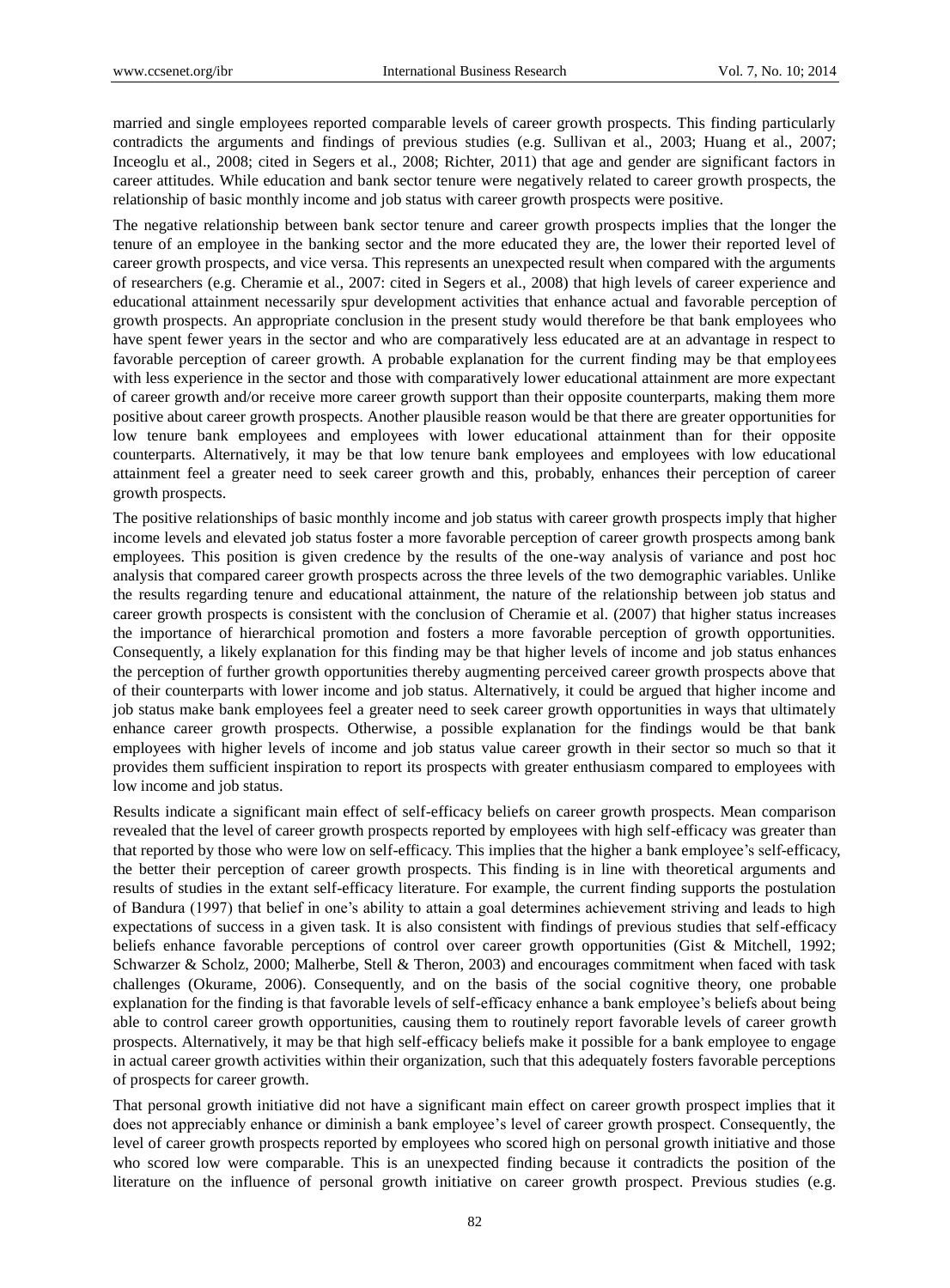Robitschek et al, 2010; Robitschek, Ashton, Spering, Geiger, Byers, Schotts & Thoen, 2012) have reported that personal growth initiative spurs readiness for change in the face of challenges; enhances strategy in effort and intentional follow-up behavior aimed at taking advantage of growth opportunities and fulfilling growth goals. The current findings, therefore, suggest that high or low levels of personal growth initiative do not exclude a bank employee from the career challenges of their sector. One probable explanation for the non-significant main effect in the current finding is that personal growth initiative, on its own, may not be useful in revealing differences in the career growth prospects of bank employees.

The finding that career growth prospects is significantly influenced by the interaction effects of self-efficacy beliefs and personal growth initiative, implies that different levels of the two variables have implications for prospective career growth. Given that the main effect of personal growth initiative on career growth prospect is not significant, the interaction effect also implies that this variable is only relevant within the context of an employee"s level of self-efficacy. The results of multiple comparison of interacting cells showed that the weakest level of career growth prospect was obtained when self-efficacy and personal growth initiative are both low while greater levels were obtainable irrespective of whether a bank employee is high or low on personal growth initiative only when self-efficacy belief is high. The implication of this finding is that low levels of self-efficacy and personal growth initiative inhibit elevated levels of career growth prospects and combining these variables to attain superior levels of career growth prospects is possible only when self-efficacy is high.

## **6. Conclusions and Practical Implications of Findings**

The findings of this study are of particular practical relevance to organizations, especially the Nigerian banking sector, that desire to be responsive to the career needs of employees despite inhibiting organizational changes. Results suggest that career growth prospect is amenable through intervention, making it possible for the management to influence perception of career growth prospects within their organization. The findings of this study will go a long way in making it possible for both management and employees to facilitate prospects for career growth. Findings show that the management will need to pay adequate attention to demographic factors such as educational attainment, tenure in the banking sector, basic monthly income and job status which were found to be significant variables in prospects for career growth. Higher monthly income and job status makes it more likely for some employees to have expectations of further career growth, signifying that low levels predispose employees to an unfavorable perception of career growth. In contrast, higher educational attainment and longer tenure in the banking sector were found to inhibit favorable levels of career growth prospects. Interventions should therefore be styled to address the concerns of this category of employees.

Findings show that higher levels of self-efficacy are associated with higher levels of career growth prospects. Management intervention should therefore aim at enhancing the self-efficacy beliefs of employees in order to foster prospects for career growth. This would also make it possible to tap into the positive combined effects of self-efficacy and personal growth initiative as the study"s findings showed that superior levels of career growth prospects are possible in such circumstance.

## **7. Limitations of Study**

Though this study extends our understanding of the influence of self-efficacy beliefs and personal growth initiative on career growth prospects, caution is required in the interpretation of results for a number of reasons. First, data for the study are subject to the usual limitations of a survey research, as they were obtained from self-report instruments. This call for caution as under or over reporting cannot be totally ruled out despite the use of psychometrically sound measures. Second, the study is an exploratory research. Therefore, data from employees in a single organization in the Nigerian banking sector may not typify organizations in general. This calls for caution in generalizing study findings to include employees in the banking sector in general or in other organizational contexts.

## **References**

- Ashford, J. B., & LeCroy, C. W. (2010). *Human behavior in the social environment: A multidimensional perspective* (4th ed.). Belmont, CA: Wadsworth, Cengage Learning. Retrieved from http://books.google.com/books?id=R8-HitN5Jp0C
- Avey, J. B., Nimnicht, J. L., & Pigeon, N. G. (2010). Two field studies examining the association between positive psychological capital and employee performance. *Leadership and Organisational Development Journal, 31*(5), 384–401. http://dx.doi.org/10.1108/01437731011056425
- Ayub, N., & Iqbal, S. (2012). The relationship between personal growth initiatives, psychological well-being and psychological distress among adolescents. *Journal of Teaching and Education, 1*(6), 101–107.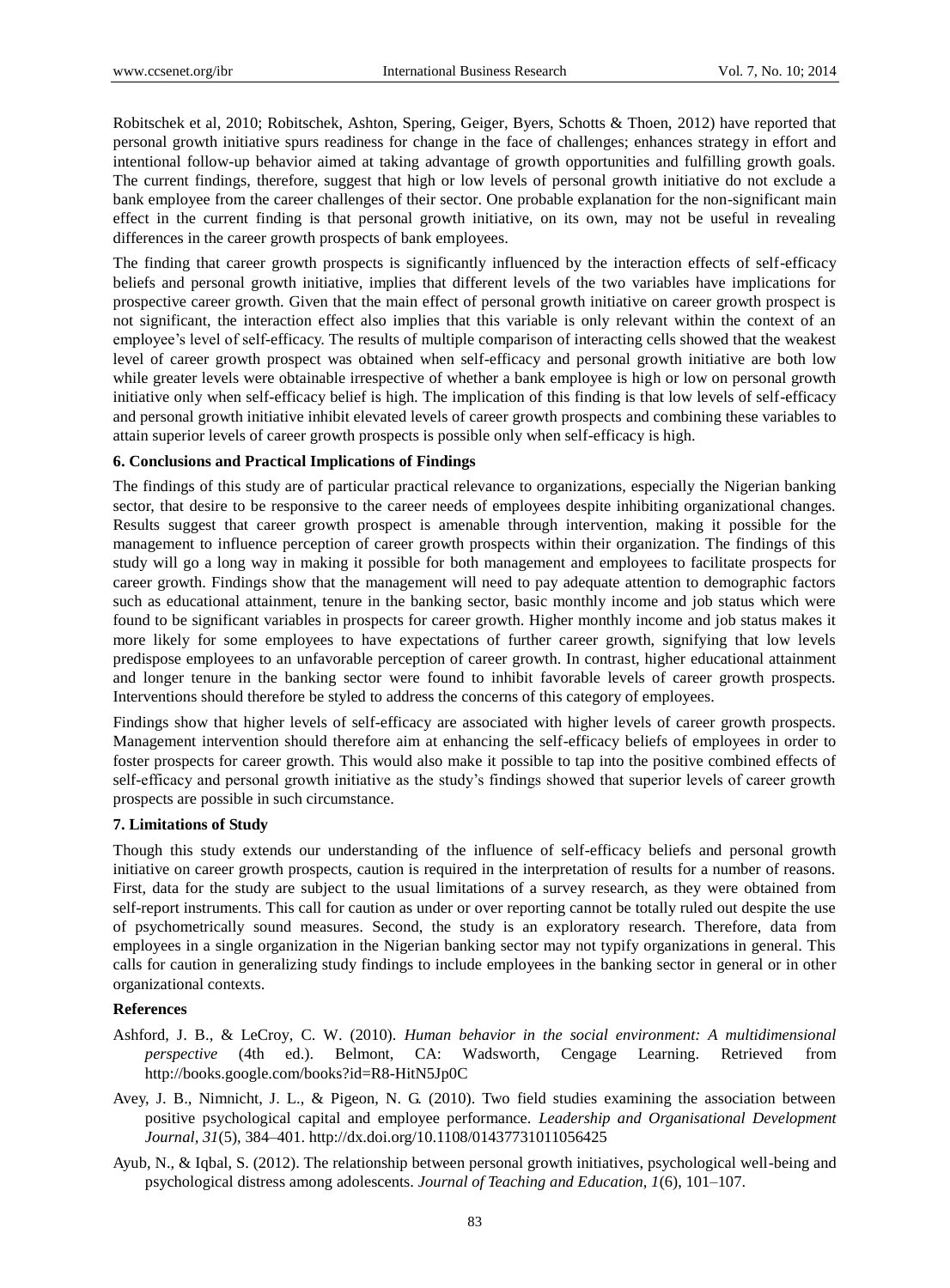- Ballout, H. I. (2009). Career commitment and career success: moderating role of self-efficacy. *Career Development International, 14*(7), 655–670. http://dx.doi.org/10.1108/13620430911005708
- Bandura, A., & Cervone, D. (1983). Self-evaluative and self-efficacy mechanisms governing the motivational effects of goal systems. *Journal of Personality and Social Psychology, 45*, 1017–1028. http://dx.doi.org/10.1037/0022-3514.45.5.1017
- Bandura, A. (1978). Reflections on self-efficacy. *Advances in Behavioral Research and Therapy, 1*(4), 237–269. http://dx.doi.org/10.1016/0146-6402(78)90012-7
- Bandura, A. (1982). Self-efficacy mechanism in human agency. *American Psychologist, 37*(2), 122–147. http://dx.doi.org/10.1037/0003-066X.37.2.122
- Bandura, A. (1997). *Self-efficacy: The exercise of control*. New York, NY: Freeman.
- Bandura, A. (2001). Social cognitive theory: an agentive perspective. *A Review of Psychology, 52,* 1–26. http://dx.doi.org/10.1146/annurev.psych.52.1.1
- Bordens, K. S., & Abbott, B. B. (1988). *Research Design and Methods: A Process Approach*. Mountain View, CA: Mayfield Publishing Company.
- Brief, A. P., & Motowidlo, S. J. (1986). Pro-social organisational behaviours. *Academy of Management Review, 10*, 710–725.
- Brutus, S., Ruderman, M., Ohlott, P., & McCauley, C. (2000). Developing from job experiences: the role of organisation-based self-esteem. *Human Resource Development Quarterly, 11*, 367–380. http://dx.doi.org/10.1002/1532-1096(200024)11:4<367::AID-HRDQ4>3.0.CO;2-6
- Chen, G., Webber, S. S., Bliese, P. D., Mathieu, J. E., Payne, S. C., Born, D. H., & Zaccaro, S. J. (2002). Simultaneous examination of the antecedents and consequences of efficacy beliefs at multiple levels of analysis. *Human Performance, 15*, 381–409. http://dx.doi.org/10.1207/S15327043HUP1504\_05
- Cheramie, R. A., Sturman, M. C., & Walsh, K. (2007). Executive career management: Switching organizations and the boundaryless career. *Journal of Vocational Behaviour, 71*, 359–374. http://dx.doi.org/10.1016/j.jvb.2007.09.002
- Cohen, J., & Cohen, P. (1983). *Applied multiple regression/correlation analysis for the behavioural sciences*. Hillsdale, NJ: Erlbaum.
- Eisenberger N. I., Lieberman, M. D., & Williams, K. D. (2003). Does rejection hurt? An fMRI study of social exclusion. *Science, 302*, 290–292. http://dx.doi.org/10.1126/science.1089134
- Eisenberger, R., Huntington, R., Hutchison, S., & Sowa, D. (1986). Perceived organisational support. *Journal of Applied Psychology, 75*, 51–59. http://dx.doi.org/10.1037/0021-9010.75.1.51
- Fort, I., Jacquet, F., & Leroy, N. (2011). Self-efficacy, goals and job search behaviour. *Career Development International, 16*(5), 469–481. http://dx.doi.org/10.1108/13620431111168886
- Gist, M. E., & Mitchell, T. R. (1992). Self-efficacy: A theoretical analysis of its determinants and malleability. *Academy of Management Review, 17*, 183–211.
- Grimland, S., Vigoda-Gadot, E., & Baruch, Y. (2012). Career attitudes and success of managers: the impact of chance event, protean, and traditional careers. *The International Journal of Human Resource Management, 23*(6), 1074–1094. http://dx.doi.org/10.1080/09585192.2011.560884
- Heslin, P. A. (2005). Conceptualizing and evaluating career success. *Journal of Organizational Behavior, 26,* 113–136. http://dx.doi.org/10.1002/job.270
- Huang, Q., El-Khouri, B. M., Johansson, G., Lindroth, S., & Sverke, M. (2007). Women"s career patterns: A study of Swedish women born in the 1950s. *Journal of Occupational and Organizational Psychology, 80*, 387–412. http://dx.doi.org/10.1348/096317906X119738
- Inceoglu, I., Segers, J., Bartram, D., & Vloeberghs, D. (2008). *Age differences in work motivation.* Paper presented at the 23rd Annual Conference of the Society for Industrial and Organizational Psychology, San Francisco.
- Ivancevich, J. M., & Matteson, M. T. (1980). *Stress and Work*. Scott, Foresman and Co., Glenview, IL.
- Karakowsky, L., & Mann, S. L. (2008). Setting goals and taking ownership: Understanding the implications of participatively set goals from a causal attribution perspective. *Journal of Leadership & Organizational*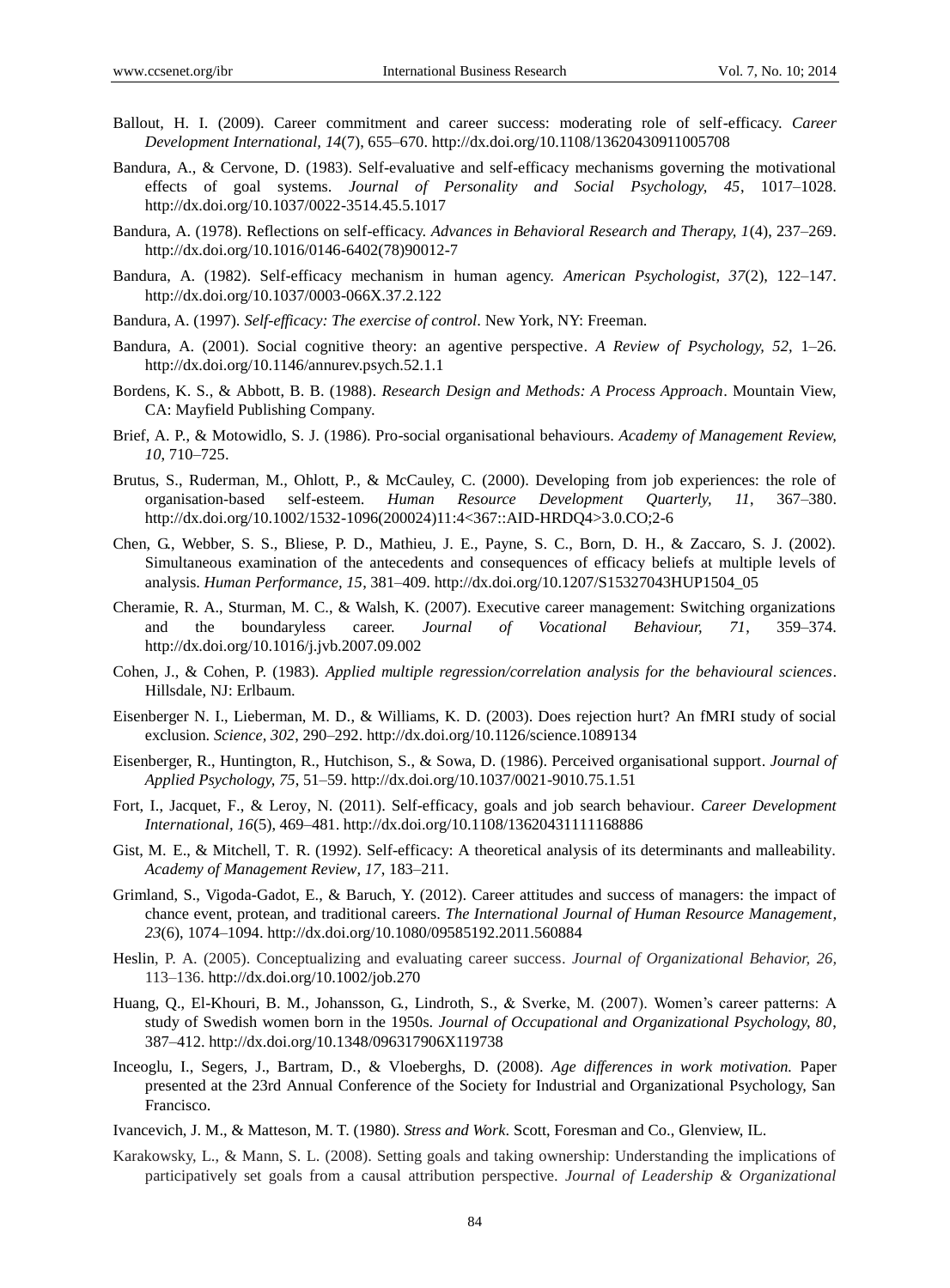*Studies, 14,* 260–270. http://dx.doi.org/10.1177/1071791907308047

- Lent, R. W., & Hackett, G. (1987). Career Self-Efficacy: Empirical Status and Future Directions. *Journal of Vocational Behavior, 30*, 347–382. http://dx.doi.org/10.1016/0001-8791(87)90010-8
- Lent, R. W., Brown, S. D., Talleyrand, R., McPartland, E. B., Davis, T., Chopra, S. B., Alexander, M. S., Suthakaran, V., & Chai, C. M. (2002). Career choice barriers, supports, and coping strategies: College students" experiences. *Journal of Vocational Behavior, 60*, 61–72. http://dx.doi.org/10.1006/jvbe.2001.1814
- London, M., & Stumpf, S. (1983). Effects of candidate characteristics on management promotion decisions: an experimental study. *Personnel Psychology, 36*(2), 241–259*.* http://dx.doi.org/10.1111/j.1744-6570.1983.tb01435.x
- Lunenburg, F. (2011). Self-efficacy in the workplace: implications for motivation and performance. *International Journal of Management, Business, and Administration*, *14*(1).
- Malherbe, D. G., Stell, H. R., & Theron, W. H. (2003). The contribution of self-efficacy and outcome expectations in the prediction of exercise adherence. *South African Journal for Research in Sport, Physical Education and Recreation, 25*(1), 71–82. http://dx.doi.org/10.4314/sajrs.v25i1.25832
- Martin, H. (2009). *Personal growth initiative as a moderator of expressive writing tasks: test of a matching hypothesis*. Master's Thesis, Faculty of the Graduate School of the University of Maryland, College Park.
- Meyer, J. P., & Allen, N. J. (1984). Testing the "side-bet theory" of organisational commitment: some methodological considerations. *Journal of Applied Psychology, 69*, 372–378. http://dx.doi.org/10.1037/0021-9010.69.3.372
- Mowday, R. T., Porter, l. W., & Steers, R. M. (1982). *Employee-organisational linkages: The psychology of commitment, absenteeism, and turnover*. New York, NY: Academic Press.
- Nevid, J. S. (2009). *Psychology: Concepts and applications* (3rd ed.). Boston: Houghton Mifflin Company.
- O"Reilly, C., & Chatman, J. (1986). Organisational commitment and psychological attachment: The effects of compliance, identification, and internalization on pro-social behaviour. *Journal of Applied Psychology, 71*(3), 492–499. http://dx.doi.org/10.1037/0021-9010.71.3.492
- Okurame, D. E., & Balogun, S. K. (2005). Role of Informal Mentoring in the Career Success of First-line Bank Managers: a Nigerian case study. *Career Development International, 10*(6/7), 512–521. http://dx.doi.org/10.1108/13620430510620584
- Okurame, D. E. (2006). Role of self-efficacy beliefs in goal commitment: a case study of the  $20<sup>th</sup>$  Nigerian university games chess event. *South African Journal for Research in Sports, Physical Education and Recreation, 28*(2), 113–120.
- Okurame, D. E. (2012a). Impact of career growth prospects and formal mentoring on organisational citizenship behaviour. *Leadership and Organisational Development Journal, 33*(1), 66–85. http://dx.doi.org/10.1108/01437731211193124
- Okurame, D. E. (2012b). Linking work-family conflict to career commitment: the moderating role of gender and mentoring. *Journal of Career Development, 39*(5), 423–442. http://dx.doi.org/10.1177/0894845310391903
- Okurame, D. E. (In press). *Perceptions of career success and new career orientation occurrence in the academia*. Manuscript submitted for Publication.
- Oni, S. (2013). *Challenges and prospects in African education system*. North America: Trafford Publishing.
- Pajares, F. (2002). *Overview of social cognitive theory and of self-efficacy*. Retrieved from http://www.emory.edu/EDUCATION/mfp/eff.html
- Powell, G. N., & Butterfield, D. A. (1994). Investigating the glass ceiling phenomenon: an empirical study of actual promotions to top management. *Academy of Management Journal, 37*(1), 68–86. http://dx.doi.org/10.2307/256770
- Richter, A. (2011). *Job Insecurity and Its Consequences: Investigating Moderators, Mediators and Gender.*  (Doctoral dissertation, Stockholm University, Sweden). Retrieved from http://www.diva-portal.org/smash/get/diva2:453238/FULLTEXT01.pdf
- Robitschek, C. (1998). Personal growth initiative: The construct and its measure. *Measurement and Evaluation in Counselling and Development, 30*, 183–198.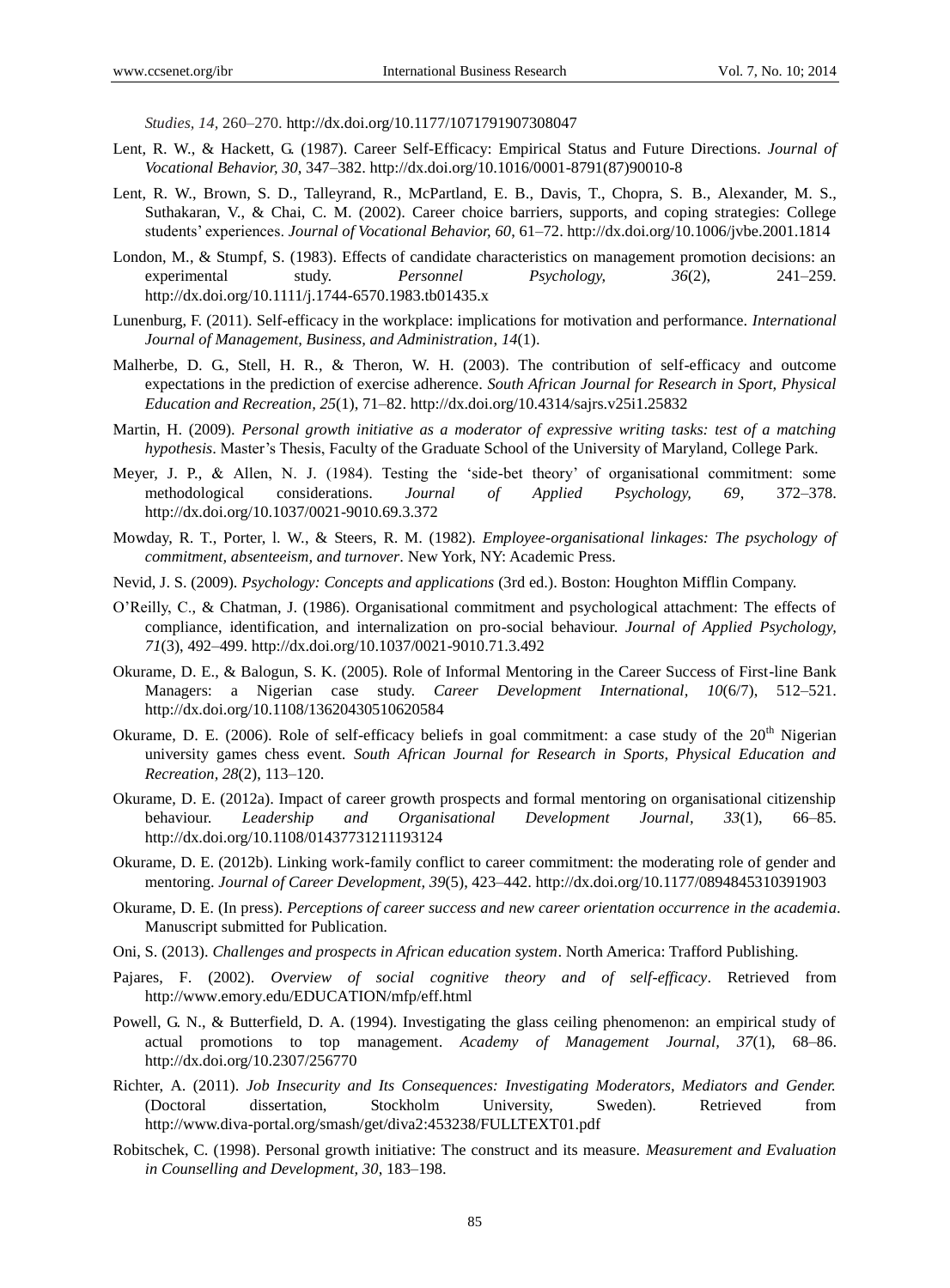- Robitschek, C. (2003). Validity of Personal Growth Initiative Scale scores with a Mexican American College Student Population. *Journal of Counseling Psychology, 50*(4), 496–502. http://dx.doi.org/10.1037/0022-0167.50.4.496
- Robitschek, C., & Cook, S. W. (1999). The influence of personal growth initiative and coping styles on career exploration and vocational identity. *Journal of Vocational Behaviour, 54*, 127–141. http://dx.doi.org/10.1006/jvbe.1998.1650
- Robitschek, C., Ashton, M. W., Spering, C. C., Geiger, N., Byers, D., Schotts, G. C., & Thoen, M. A. (2012). Development and psychometric evaluation of the Personal Growth Initiative Scale–II. *Journal of Counselling Psychology, 59*, 274–287. http://dx.doi.org/10.1037/a0027310
- Robitschek, C., Ashton, M. W., Spering, C. C., Murray, D. D., Geiger, A. N., Martinez, M., & Shotts, G. C. (2010). *Measuring Multidimensional Personal Growth Initiative: Development of the Personal Growth Initiative Scale – II*. Manuscript submitted for publication.
- Robitschek, C., Ashton, M. W., Spering, C. C.. Martinez, M., Shotts, G. C., & Murray, D. (2009). *Development of the Personal Growth Initiative Scale – II*. Poster presented at the 2009 World Congress on Positive Psychology, Philadelphia, PA.
- Saks, A. M. (1995). Longitudinal field investigation of the moderating and mediating effects of self-efficacy on the relationship between training and newcomer adjustment. *Journal of Applied Psychology, 80*, 211–225. http://dx.doi.org/10.1037/0021-9010.80.2.211
- Schwarzer, R., & Jerusalem, M. (2000). General perceived self-efficacy. Retrieved from http://www.fu-berlin.de/gesund/skalen/langu.../hauptteil\_general\_perceived\_self-efficac.htm
- Schwarzer, R., & Scholz, Z. U. (2000). *Cross-cultural assessment of resources: The general perceived self-efficacy scale*. Paper presented at the First Asian Congress of Health Psychology: Health Psychology and Culture, August 28 – 29, Tokyo, Japan.
- Segers, J., Inceoglu, I., Vloeberghs, D., Bartram, D., & Henderick, E. (2008). Protean and boundaryless careers: A study on potential motivators. *Journal of Vocational Behavior, 73*, 212–230. http://dx.doi.org/10.1016/j.jvb.2008.05.001
- Sharma, H. L., & Rani, R. (2013). Relationship of Personal Growth Initiative with Self- Efficacy among University Postgraduate Students. *Journal of Education and Practice*.
- Shorey, H. S., Little, T. D., Snyder C. R., Kluck, B., & Robitschek, C. (2007). Hope and personal growth initiative: a comparison of positive, future oriented constructs. *Personality and Individual Differences, 43*, 1917–1926. http://dx.doi.org/10.1016/j.paid.2007.06.011
- Stajkofic, A. D., & Luthans, F. (1998). Self-efficacy and work-related performance: A meta-analysis. *Psychological Bulletin, 124*, 240–261. http://dx.doi.org/10.1037/0033-2909.124.2.240
- Sullivan, S. E., & Arthur, M. B. (2006). The evolution of the boundaryless career concept: Examining physical and psychological mobility. *Journal of Vocational Behavior, 69*, 19–29. http://dx.doi.org/10.1016/j.jvb.2005.09.001
- Sullivan, S. E., Martin, D. F., Carden, W. A., & Mainiero, L. A. (2003). The road less travelled: How to manage the recycling career stage. *Journal of Leadership & Organizational Studies, 10*(2), 34–42. http://dx.doi.org/10.1177/107179190301000204
- Turan, S., Valcke, M., Aper, L., Koole, S., & Derese, A. (2013). Studying self-efficacy beliefs in medical education, *Procedia-Social and Behavioural Sciences, 93*, 1311–1314. http://dx.doi.org/10.1016/j.sbspro.2013.10.034
- Weer, C. H. (2006). The impact of non-work role commitment on employees' career growth prospect. Retrieved from http://idea.library.drexel.edu/bitstream/1860/1165/1/weer\_christy.pdf
- Weigold, I. K., Porfeli, E. J., & Weigold, A. (2013). Examining tenets of personal growth initiative using the personal growth initiative scale-II. *Psychological Assessment, 25*(4), 1396–1403. http://dx.doi.org/10.1037/a0034104
- Whiston, S. C., & Blustein, D. L. (2013). *The impact of career interventions: Preparing our citizens for the 21st century jobs.* (Research Report). National Career Development Association (www.ncda.org) and the Society for Vocational Psychology (www.div17.org/vocpsych/).